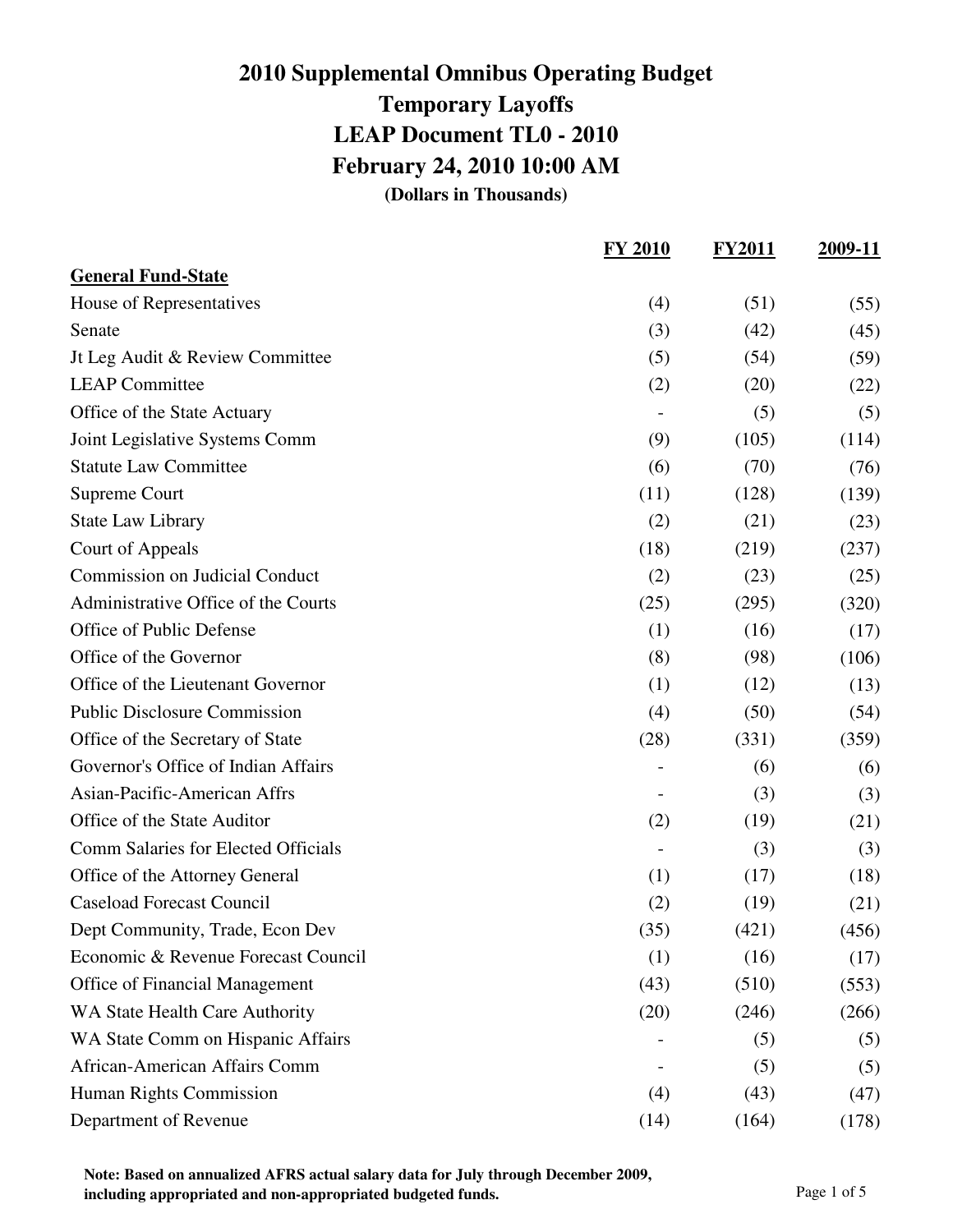|                                            | <b>FY 2010</b> | <b>FY2011</b> | 2009-11 |
|--------------------------------------------|----------------|---------------|---------|
| Board of Tax Appeals                       | (3)            | (32)          | (35)    |
| Dept of General Administration             |                | (3)           | (3)     |
| Department of Information Services         |                | (5)           | (5)     |
| Criminal Justice Training Comm             | (7)            | (87)          | (94)    |
| Department of Labor and Industries         | (20)           | (245)         | (265)   |
| Department of Licensing                    | (2)            | (18)          | (20)    |
| <b>Military Department</b>                 | (11)           | (128)         | (139)   |
| <b>Indeterminate Sentence Review Board</b> | (3)            | (35)          | (38)    |
| <b>Public Employment Relations Comm</b>    | (6)            | (68)          | (74)    |
| Dept of Social and Health Services         | (754)          | (9,036)       | (9,790) |
| Home Care Quality Authority                | (1)            | (14)          | (15)    |
| Department of Health                       | (99)           | (1,191)       | (1,290) |
| Department of Veterans' Affairs            | (6)            | (63)          | (69)    |
| Department of Corrections                  | (256)          | (3,075)       | (3,331) |
| Dept of Services for the Blind             | (3)            | (32)          | (35)    |
| <b>Sentencing Guidelines Commission</b>    | (2)            | (18)          | (20)    |
| <b>Higher Education Coordinating Board</b> | (13)           | (154)         | (167)   |
| <b>Public Schools</b>                      | (43)           | (522)         | (565)   |
| State School for the Blind                 | (2)            | (27)          | (29)    |
| State School for the Deaf                  | (2)            | (23)          | (25)    |
| Work Force Trng & Educ Coord Board         | (4)            | (46)          | (50)    |
| Archaeology & Historic Preservation        | (2)            | (21)          | (23)    |
| Department of Early Learning               | (2)            | (30)          | (32)    |
| University of Washington                   | (349)          | (4,183)       | (4,532) |
| <b>Washington State University</b>         | (236)          | (2,828)       | (3,064) |
| Eastern Washington University              | (17)           | (198)         | (215)   |
| <b>Central Washington University</b>       | (24)           | (294)         | (318)   |
| The Evergreen State College                | (23)           | (280)         | (303)   |
| Spokane Intercoll Rsch & Tech Inst         | (3)            | (38)          | (41)    |
| Western Washington University              | (84)           | (1,007)       | (1,091) |
| <b>Washington State Arts Commission</b>    | (2)            | (27)          | (29)    |
| <b>Washington State Historical Society</b> | (5)            | (54)          | (59)    |

**Note: Based on annualized AFRS actual salary data for July through December 2009, including appropriated and non-appropriated budgeted funds.** Page 2 of 5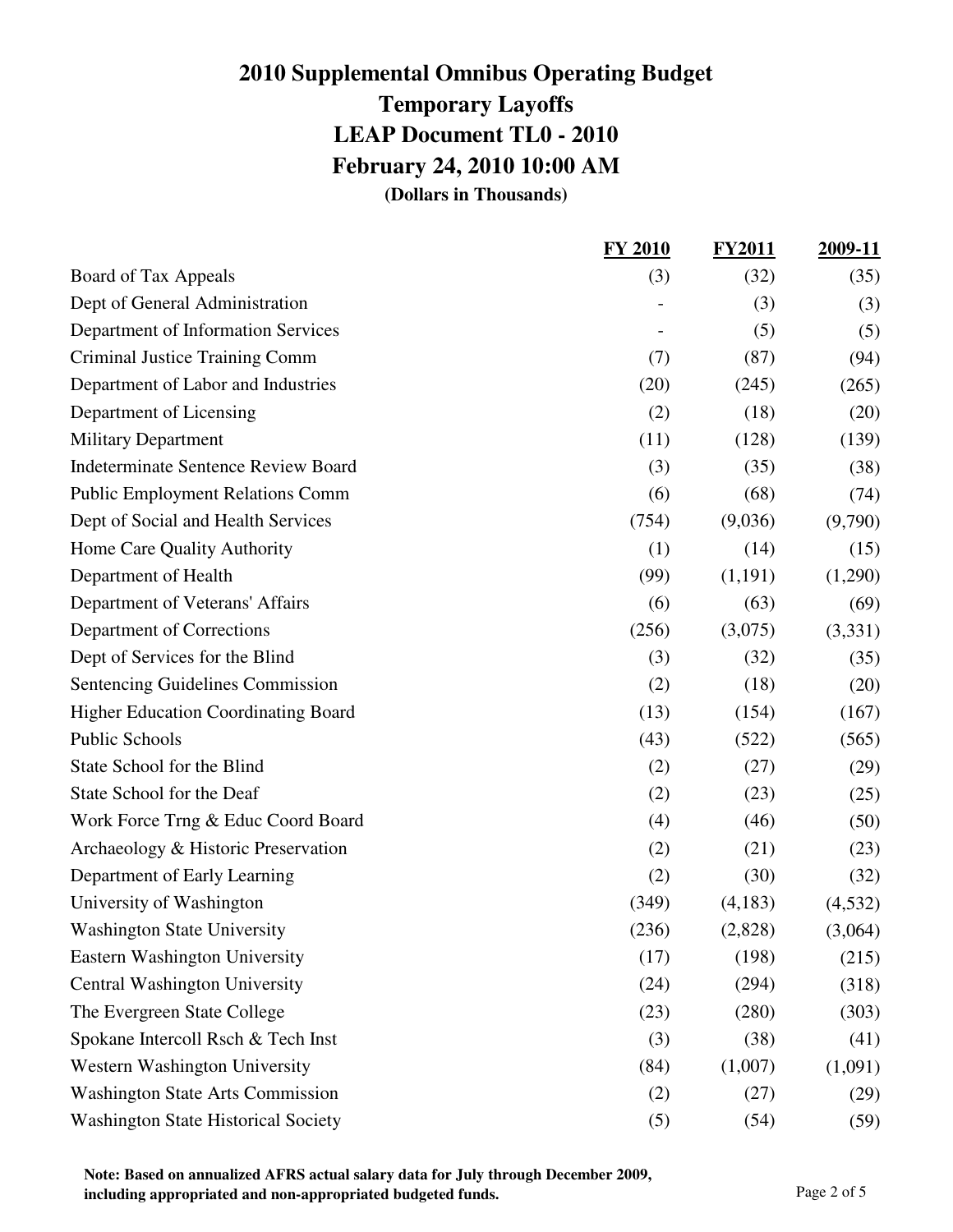|                                                  | <b>FY 2010</b> | <b>FY2011</b> | 2009-11  |
|--------------------------------------------------|----------------|---------------|----------|
| East Wash State Historical Society               | (3)            | (41)          | (44)     |
| Columbia River Gorge Commission                  | (1)            | (9)           | (10)     |
| Department of Ecology                            | (90)           | (1,084)       | (1,174)  |
| <b>State Parks and Recreation Comm</b>           | (13)           | (156)         | (169)    |
| Rec and Conservation Funding Board               | (2)            | (23)          | (25)     |
| <b>Environmental Hearings Office</b>             | (2)            | (23)          | (25)     |
| <b>State Conservation Commission</b>             | (4)            | (46)          | (50)     |
| Growth Management Hearings Board                 | (3)            | (36)          | (39)     |
| Dept of Fish and Wildlife                        | (87)           | (1,050)       | (1,137)  |
| <b>Puget Sound Partnership</b>                   | (4)            | (44)          | (48)     |
| <b>Department of Natural Resources</b>           | (36)           | (428)         | (464)    |
| Department of Agriculture                        | (10)           | (126)         | (136)    |
| Community/Technical College System               | (505)          | (6,060)       | (6,565)  |
| <b>Statewide Total</b>                           | (2,995)        | (35, 925)     | (38,920) |
| <b>Salary/Insurance Increase Revolving-State</b> |                |               |          |
| House of Representatives                         |                | (1)           | (1)      |
| Senate                                           |                | (1)           | (1)      |
| Office of the State Actuary                      | (2)            | (28)          | (30)     |
| Administrative Office of the Courts              | (12)           | (138)         | (150)    |
| Office of Civil Legal Aid                        |                | (5)           | (5)      |
| Office of the Lieutenant Governor                |                | (2)           | (2)      |
| Office of the Secretary of State                 | (18)           | (218)         | (236)    |
| Office of the State Treasurer                    | (14)           | (163)         | (177)    |
| Office of the State Auditor                      | (72)           | (861)         | (933)    |
| Office of the Attorney General                   | (50)           | (596)         | (646)    |
| Dept of Financial Institutions                   | (36)           | (437)         | (473)    |
| Dept Community, Trade, Econ Dev                  | (30)           | (361)         | (391)    |
| Office of Financial Management                   | (33)           | (399)         | (432)    |
| WA State Health Care Authority                   | (25)           | (302)         | (327)    |
| Office of Administrative Hearings                | (29)           | (344)         | (373)    |
| Department of Personnel                          | (42)           | (505)         | (547)    |

**Note: Based on annualized AFRS actual salary data for July through December 2009, including appropriated and non-appropriated budgeted funds.** Page 3 of 5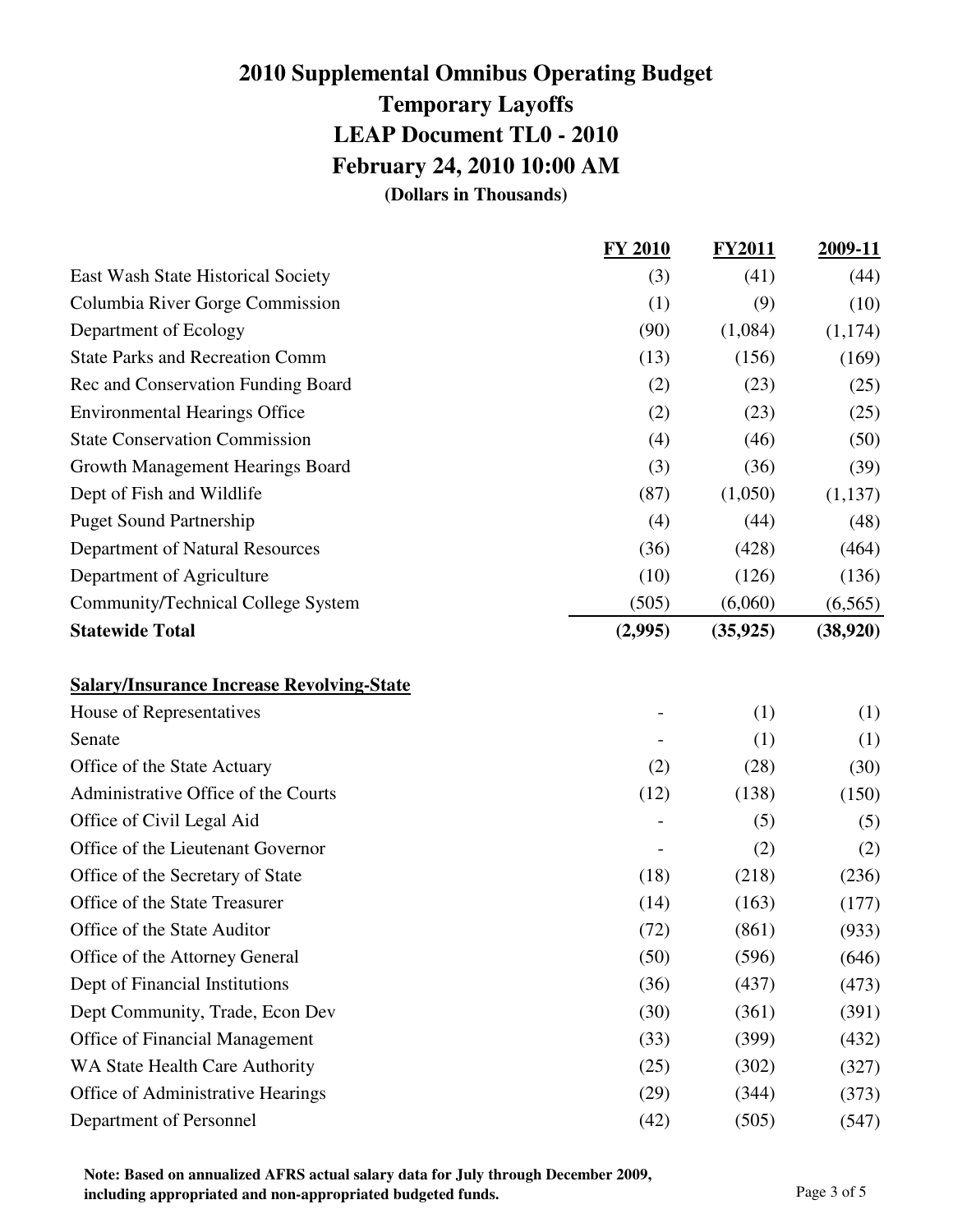|                                            | <b>FY 2010</b> | <b>FY2011</b> | 2009-11   |
|--------------------------------------------|----------------|---------------|-----------|
| <b>State Lottery Commission</b>            | (23)           | (276)         | (299)     |
| <b>Washington State Gambling Comm</b>      | (26)           | (311)         | (337)     |
| Human Rights Commission                    | (2)            | (22)          | (24)      |
| Department of Retirement Systems           | (39)           | (472)         | (511)     |
| <b>State Investment Board</b>              | (22)           | (262)         | (284)     |
| <b>Public Printer</b>                      | (18)           | (213)         | (231)     |
| Minority & Women's Business Enterp         | (3)            | (40)          | (43)      |
| Dept of General Administration             | (87)           | (1,043)       | (1,130)   |
| Department of Information Services         | (99)           | (1,187)       | (1,286)   |
| Office of Insurance Commissioner           | (42)           | (503)         | (545)     |
| <b>State Board of Accountancy</b>          | (2)            | (23)          | (25)      |
| <b>Washington Horse Racing Commission</b>  | (3)            | (35)          | (38)      |
| WA State Liquor Control Board              | (51)           | (612)         | (663)     |
| Utilities and Transportation Comm          | (27)           | (326)         | (353)     |
| Board for Volunteer Firefighters           | (1)            | (9)           | (10)      |
| Department of Labor and Industries         | (119)          | (1, 432)      | (1,551)   |
| Department of Licensing                    | (37)           | (449)         | (486)     |
| <b>Military Department</b>                 | (12)           | (143)         | (155)     |
| <b>Public Employment Relations Comm</b>    | (3)            | (35)          | (38)      |
| Dept of Social and Health Services         | (600)          | (7,191)       | (7,791)   |
| Department of Health                       | (96)           | (1,146)       | (1,242)   |
| Department of Veterans' Affairs            | (16)           | (190)         | (206)     |
| Department of Corrections                  | (93)           | (1,124)       | (1,217)   |
| Dept of Services for the Blind             | (10)           | (125)         | (135)     |
| LEOFF 2 Retirement Board                   | (2)            | (18)          | (20)      |
| <b>Higher Education Coordinating Board</b> | (5)            | (65)          | (70)      |
| Public Schools                             | (28)           | (341)         | (369)     |
| State School for the Blind                 |                | (4)           | (4)       |
| Work Force Trng & Educ Coord Board         | (1)            | (16)          | (17)      |
| Archaeology & Historic Preservation        | (1)            | (13)          | (14)      |
| Department of Early Learning               | (32)           | (389)         | (421)     |
| University of Washington                   | (2,114)        | (25, 364)     | (27, 478) |

**Note: Based on annualized AFRS actual salary data for July through December 2009, including appropriated and non-appropriated budgeted funds.** Page 4 of 5